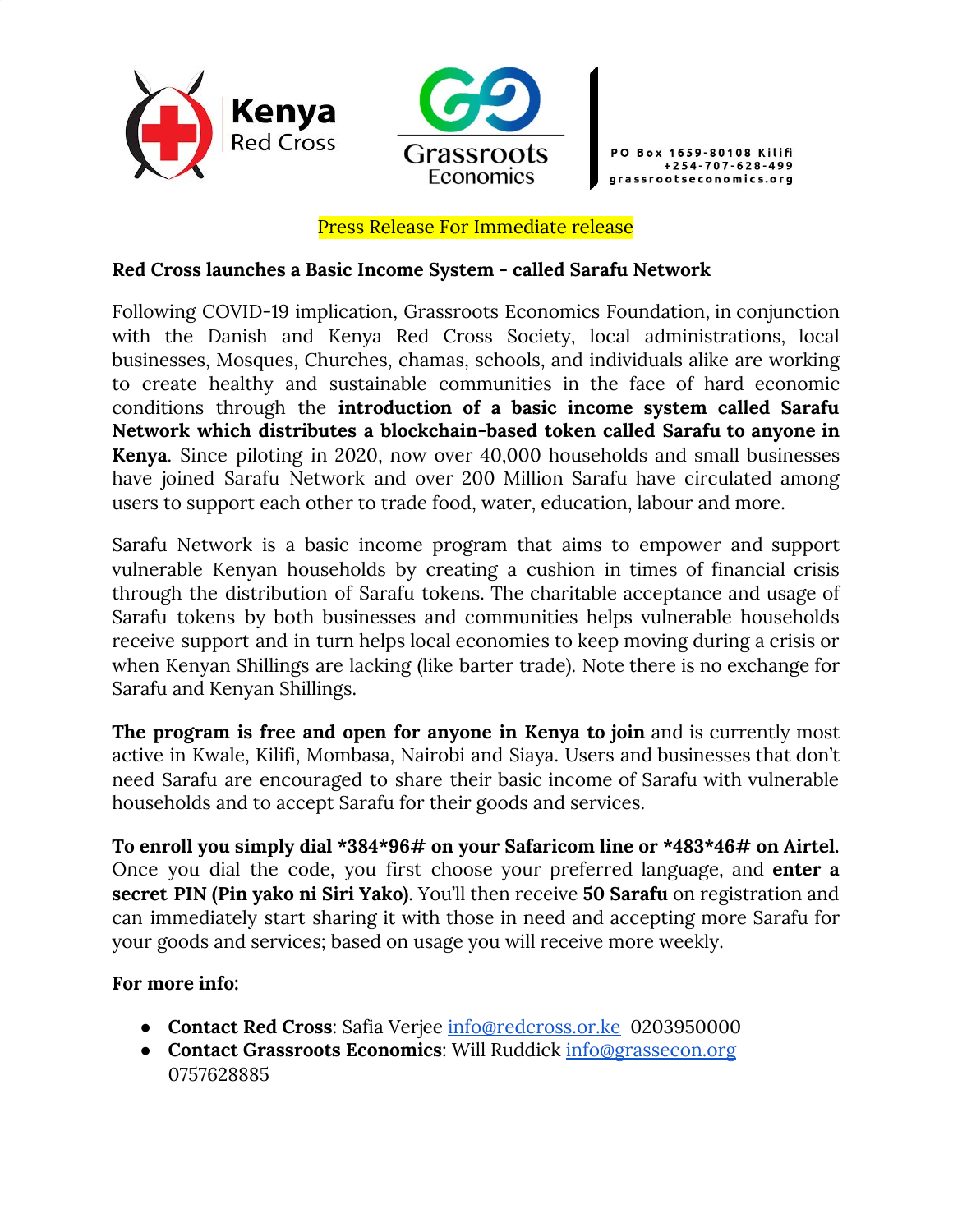



PO Box 1659-80108 Kilifi +254-707-628-499 grassrootseconomics.org

# **& Sarafu Network**

# **Community Support System**

- Enrollment is Free
- You get Sarafu when you enroll and more weekly based on usage
- There is no cash exchange for Sarafu
- Do not share your PIN



For more information call 0800 720 577 or please-call \*130\*0757628885# 닓 http://grassecon.org info@grassecon.org \

Support vulnerable households by accepting Sarafu for your goods and services.

To enroll and use dial:

\*384\*96# Safaricom (free) \*483\*46# Airtel (with charges)

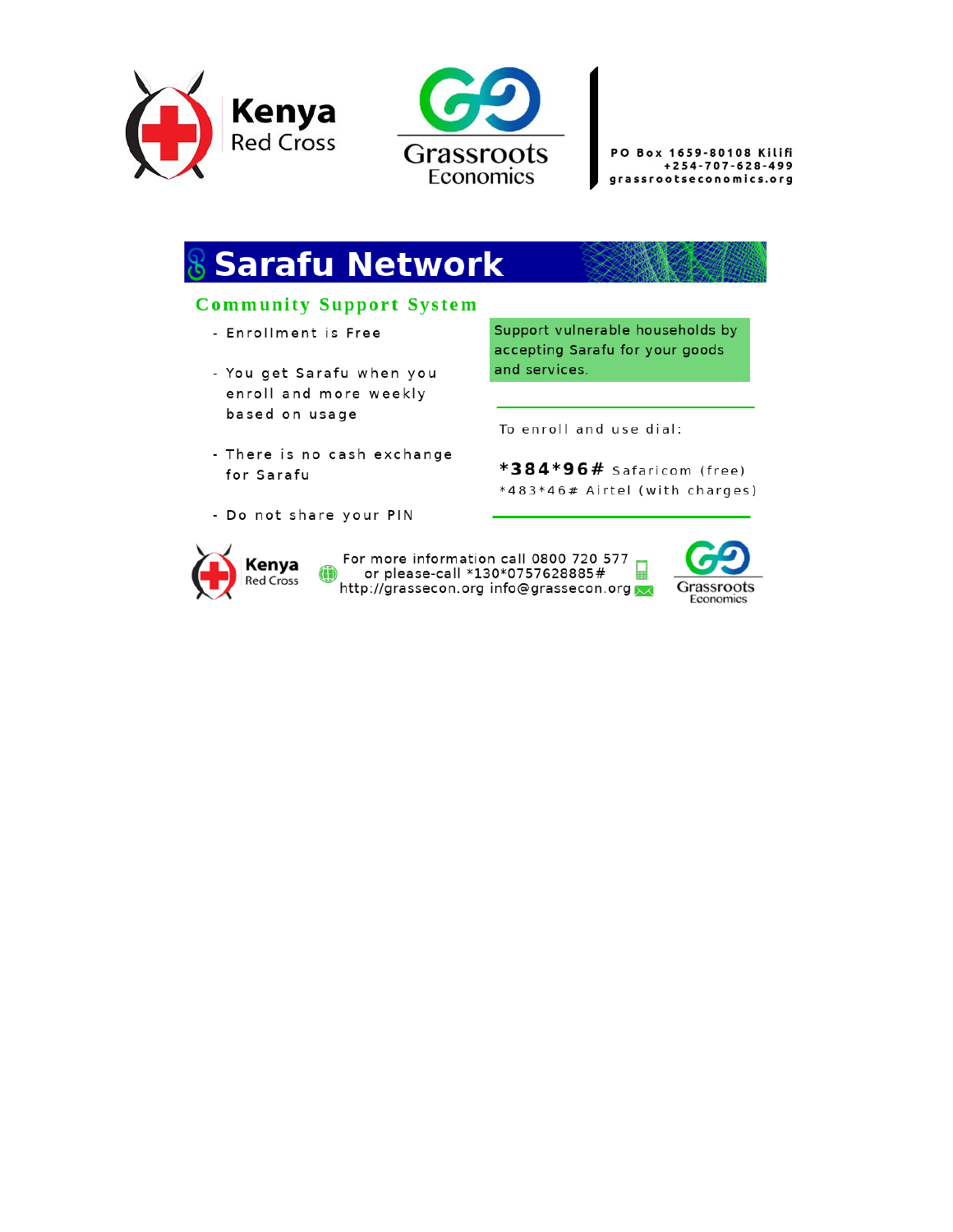



# **Kutolewa kwa Waandishi wa Habari Kwa Kutolewa Mara Moja**

**Shirika la Msalaba mwekundu linazundua mapato ya msingi kwa jina mtandao wa Sarafu (Sarafu Network).**

Kufatia athari za COVID-19 ,Grassroots Economics Foundation wakishilikiana na Danish,KenyaRed cross Society,viongozi katika jamii,wanabiashara,Misikiti,Makanisa Vyama,mashule na watu binafsi ambao wanafanya kazi wanafanya kazi kukuza jamii ambazo zinaweza kujisimamia na ambazo zina afya wakati hali ya uchumi ni ngumu.**Kupitia uzinduzi wa pato la msingi uitwao sarafu Network ambao husambaza tokeni kwa kila mmoja nchini Kenya zinazohusishwa na blockchain ziitazwo Sarafu .**Kutoka majaribio yake 2020 na kufikia sasa zaidi ya nyumba 40,000 na biashara ndogondogo zimejiunga na zaidi ya 200 milioni za sarafu zimezunguka kati ya watu kusaidiana kununua na kuuza chakula,maji ,masomo,kazi na mengineo.

Sarafu Network ni mpango wa pato la msingi nia yake ikiwa kuwawezesha na kusaidia nyumba zisizojiweza kwa kuwasaidia wakati wa hali ngumu za kipesa kwa kuwapatia tokeni za sarafu.Hisani ya kukubali na kutumia tokeni za sarafu kwa biashara na jamii zasaidia kaya dhaifu kupokea msaada.Kwa upande wake zinasaidia uchumi wa jamii kusonga mbele wakati wa janga au wakati hakuna shilingi ya kenya(kama kubadilishana bidhaa).Kumbuka hakuna kubadilisha sarafu na kenyan Shillings .

**Mpango huu ni bure na huru mtu yeyote nchini kenya anaweza jiunga** na Kwa sasa i hai Kwale,Kilifi,Mombasa,Nairobi na Siaya.Watumizi na biashara ambao hawahitaji sarafu wanahimizwa kuwasaidia wasiojiweza na kukubali Sarafu kwa bidhaa na huduma.**Kujisajili unabonyeza \*384\*96# kwa safaricom au \*483\*46# kwa Airtel.**

Pindi unapo bonyeza nambari fupi,unachagua lugha kisha **weka nambari yako ya siri(pin yako ni siri yako)**.Utapokea **sarafu 50** unapojisajili na mara moja ugawane na na wanaohitaji msaada na ukubali sarafu zaidi kwa bidhaa na huduma;kulingana na utumizi, utapokea zaidi kila wiki.

# **Kwa maelezo zaidi;**

● **Wasiliana na Red Cross** Safia Verjee [info@redcross.or.ke](mailto:info@redcross.or.ke) 0203950000